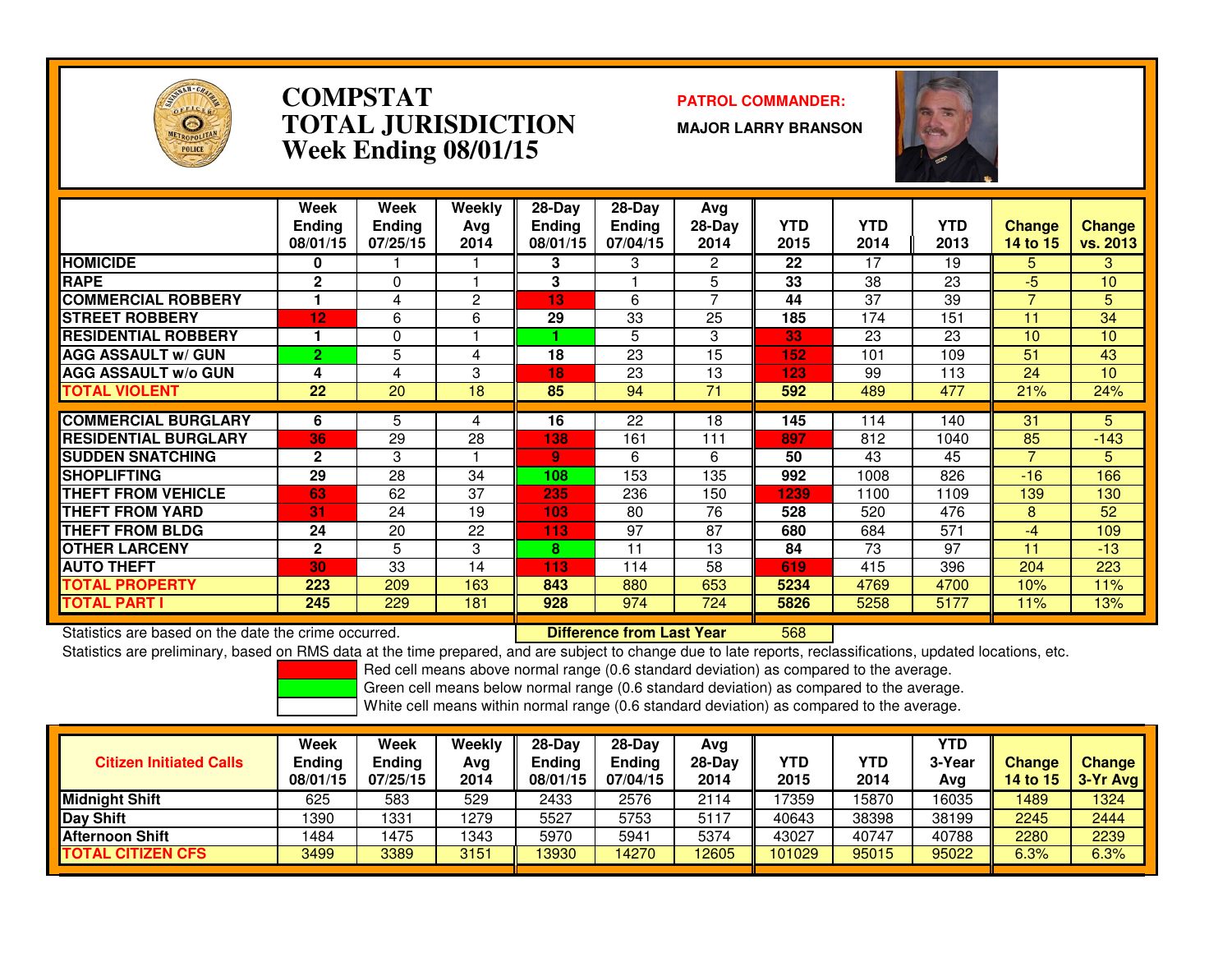

# **COMPSTAT PRECINCT COMMANDER: WEST CHATHAM PRECINCTWeek Ending 08/01/15**

**CAPT. CARL RAMEY**



|                             | Week           | Week           | <b>Weekly</b>  | 28-Day        | $28-Day$       | Avg      |      |            |            |                |                |
|-----------------------------|----------------|----------------|----------------|---------------|----------------|----------|------|------------|------------|----------------|----------------|
|                             | <b>Endina</b>  | <b>Ending</b>  | Avg            | <b>Ending</b> | <b>Ending</b>  | $28-Dav$ | YTD  | <b>YTD</b> | <b>YTD</b> | <b>Change</b>  | <b>Change</b>  |
|                             | 08/01/15       | 07/25/15       | 2014           | 08/01/15      | 07/04/15       | 2014     | 2015 | 2014       | 2013       | 14 to 15       | vs. 2013       |
| <b>HOMICIDE</b>             | 0              | 0              | $\Omega$       | 0             | 0              | $\Omega$ | 0    | $\Omega$   |            | $\Omega$       | $-1$           |
| <b>RAPE</b>                 |                | 0              | 0              | 2             |                |          | 11   | 9          | 5          | $\overline{2}$ | 6              |
| <b>COMMERCIAL ROBBERY</b>   | 0              | 3              | 0              | 3             | 0              |          | 10   | 5          | 4          | 5              | 6              |
| <b>STREET ROBBERY</b>       | $\overline{2}$ |                |                | 4             | 6              | 3        | 17   | 15         | 15         | $\overline{2}$ | $\overline{2}$ |
| <b>RESIDENTIAL ROBBERY</b>  |                | 0              | 0              |               | $\Omega$       |          | 6    | 8          | 5          | $-2$           |                |
| <b>AGG ASSAULT w/ GUN</b>   | $\bf{0}$       | $\mathbf{2}$   | $\mathbf{0}$   | $\mathbf{2}$  | $\overline{c}$ |          | 16   | 8          | 11         | 8              | 5              |
| <b>AGG ASSAULT w/o GUN</b>  | $\overline{2}$ | 0              | $\mathbf{0}$   | 5             | 5              | 2        | 28   | 12         | 19         | 16             | 9              |
| <b>TOTAL VIOLENT</b>        | 6              | 6              | $\overline{2}$ | 17            | 14             | 9        | 88   | 57         | 60         | 54%            | 47%            |
|                             |                |                |                |               |                |          |      |            |            |                |                |
| <b>COMMERCIAL BURGLARY</b>  |                | 0              |                | $\mathbf{2}$  |                | 4        | 39   | 25         | 17         | 14             | 22             |
| <b>RESIDENTIAL BURGLARY</b> | $\overline{7}$ | 8              | 5              | 28            | 23             | 21       | 170  | 154        | 169        | 16             |                |
| <b>SUDDEN SNATCHING</b>     |                | $\Omega$       | 0              |               |                |          | 4    | 4          | $\Omega$   | $\Omega$       | $\overline{4}$ |
| <b>SHOPLIFTING</b>          |                | 7              | 5              | 15            | 17             | 19       | 125  | 158        | 83         | $-33$          | 42             |
| <b>THEFT FROM VEHICLE</b>   | 12             | 13             | 6              | 43            | 40             | 26       | 204  | 178        | 153        | 26             | 51             |
| <b>THEFT FROM YARD</b>      | $\mathbf{2}$   | $\overline{2}$ | 3              | 16            | 25             | 12       | 100  | 83         | 59         | 17             | 41             |
| <b>THEFT FROM BLDG</b>      | 4              | $\overline{c}$ | 3              | 19            | 18             | 13       | 122  | 120        | 76         | $\overline{2}$ | 46             |
| <b>OTHER LARCENY</b>        | $\bf{0}$       | $\Omega$       |                |               | 4              | 3        | 19   | 15         | 8          | 4              | 11             |
| <b>AUTO THEFT</b>           |                | 5              | 3              | 20            | 22             | 12       | 120  | 80         | 54         | 40             | 66             |
| <b>TOTAL PROPERTY</b>       | 35             | 37             | 28             | 145           | 157            | 111      | 903  | 817        | 619        | 11%            | 46%            |
| <b>TOTAL PART I</b>         | 41             | 43             | 30             | 162           | 171            | 121      | 991  | 874        | 679        | 13%            | 46%            |

Statistics are based on the date the crime occurred. **Difference from Last Year** 

<sup>117</sup>

Statistics are preliminary, based on RMS data at the time prepared, and are subject to change due to late reports, reclassifications, updated locations, etc.

Red cell means above normal range (0.6 standard deviation) as compared to the average.

Green cell means below normal range (0.6 standard deviation) as compared to the average.

| <b>Citizen Initiated Calls</b> | Week<br><b>Ending</b><br>08/01/15 | Week<br><b>Ending</b><br>07/25/15 | Weekly<br>Avg<br>2014 | $28-Dav$<br><b>Ending</b><br>08/01/15 | $28-Dav$<br><b>Ending</b><br>07/04/15 | Avg<br>$28-Day$<br>2014 | YTD<br>2015 | YTD<br>2014 | YTD<br>3-Year<br>Avg | <b>Change</b><br><b>14 to 15</b> | <b>Change</b><br>$3-Yr$ Avg |
|--------------------------------|-----------------------------------|-----------------------------------|-----------------------|---------------------------------------|---------------------------------------|-------------------------|-------------|-------------|----------------------|----------------------------------|-----------------------------|
| <b>Midnight Shift</b>          | 17                                | :10                               | 107                   | 501                                   | 521                                   | 429                     | 3426        | 3152        | 3159                 | 274                              | 267                         |
| Day Shift                      | 308                               | 282                               | 264                   | 1197                                  | 223                                   | 1055                    | 8607        | 7880        | 7937                 | 727                              | 670                         |
| <b>Afternoon Shift</b>         | 303                               | 324                               | 279                   | 1270                                  | 290                                   | 1115                    | 9015        | 8554        | 8472                 | 461                              | 543                         |
| <b>TOTAL CITIZEN CFS</b>       | 728                               | 728                               | 650                   | 2968                                  | 3034                                  | 2599                    | 21048       | 9586        | 19568                | 7.5%                             | 7.6%                        |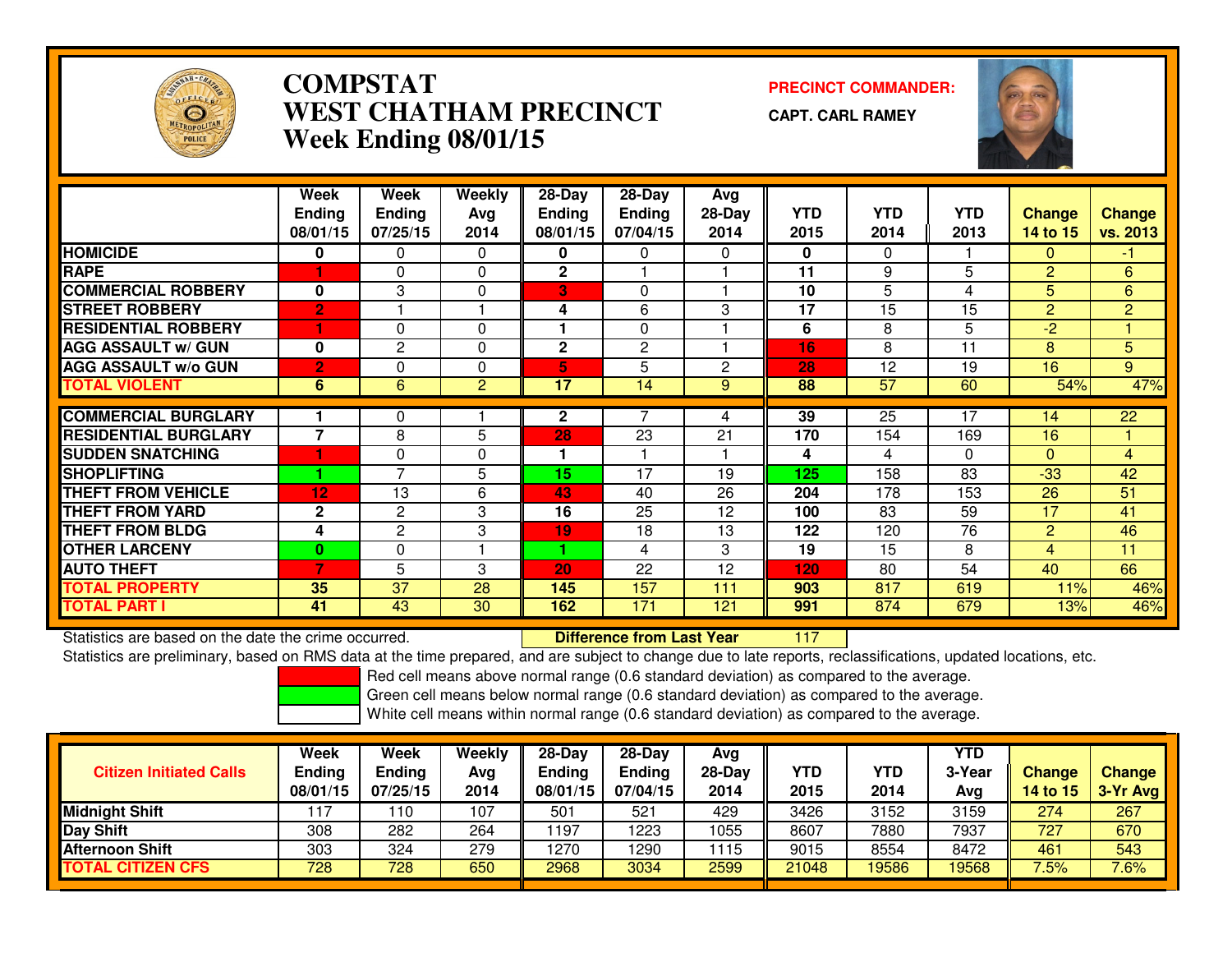

# **COMPSTAT PRECINCT COMMANDER: DOWNTOWN PRECINCTWeek Ending 08/01/15**

**CAPT. Ben Herron**

-25



|                             | Week<br><b>Ending</b> | Week<br><b>Ending</b> | Weekly<br>Avg | 28-Day<br>Ending | 28-Day<br><b>Ending</b> | Avg<br>$28-Day$ | <b>YTD</b>      | <b>YTD</b>           | <b>YTD</b>     | <b>Change</b>  | <b>Change</b> |
|-----------------------------|-----------------------|-----------------------|---------------|------------------|-------------------------|-----------------|-----------------|----------------------|----------------|----------------|---------------|
|                             | 08/01/15              | 07/25/15              | 2014          | 08/01/15         | 07/04/15                | 2014            | 2015            | 2014                 | 2013           | 14 to 15       | vs. 2013      |
| <b>HOMICIDE</b>             | 0                     |                       | 0             |                  | 0                       |                 | 3               | $\mathbf{2}^{\circ}$ | 7              |                | $-4$          |
| <b>RAPE</b>                 | $\mathbf{0}$          | $\Omega$              | $\Omega$      | $\bf{0}$         | $\Omega$                |                 | $\overline{7}$  | 6                    | 6              |                |               |
| <b>COMMERCIAL ROBBERY</b>   | $\mathbf 0$           | $\Omega$              | $\Omega$      | 0                |                         |                 | 4               | 4                    | $\overline{ }$ | $\Omega$       | $-3$          |
| <b>STREET ROBBERY</b>       | 4                     | $\mathbf{2}$          | 2             | 11               | 13                      |                 | 64              | 43                   | 58             | 21             | 6             |
| <b>RESIDENTIAL ROBBERY</b>  | 0                     | $\Omega$              | $\Omega$      | 0                |                         | $\Omega$        | 6               |                      | 5              | 5              |               |
| <b>AGG ASSAULT w/ GUN</b>   | $\bf{0}$              | $\Omega$              |               | 3                | $\mathbf{2}$            | 3               | $\overline{25}$ | 20                   | 29             | 5              | $-4$          |
| <b>AGG ASSAULT w/o GUN</b>  | $\bf{0}$              | $\Omega$              |               | 4                | 5                       | 3               | 25              | 24                   | 24             |                |               |
| <b>TOTAL VIOLENT</b>        | 4                     | 3                     | 4             | 19               | $\overline{22}$         | 16              | 134             | 100                  | 136            | 34%            | $-1%$         |
|                             |                       |                       |               |                  |                         |                 |                 |                      |                |                |               |
| <b>COMMERCIAL BURGLARY</b>  |                       | 0                     |               | 4                |                         | 3               | 15              | 21                   | 17             | -6             | $-2$          |
| <b>RESIDENTIAL BURGLARY</b> | 5                     |                       | 3             | 15               | 13                      | 11              | 81              | 62                   | 104            | 19             | $-23$         |
| <b>SUDDEN SNATCHING</b>     | $\bf{0}$              | 3                     |               | 5                | $\mathbf{2}$            | $\mathbf{2}$    | 24              | 15                   | 25             | 9              | $-1$          |
| <b>SHOPLIFTING</b>          | 9                     | 5                     | 4             | 17               | 26                      | 18              | 137             | 136                  | 101            |                | 36            |
| <b>THEFT FROM VEHICLE</b>   | $\overline{2}$        | 9                     | 9             | 34               | 43                      | 36              | 231             | 305                  | 225            | $-74$          | 6             |
| <b>THEFT FROM YARD</b>      | 12                    | 9                     | 5             | 33               | 14                      | 21              | 128             | 145                  | 150            | $-17$          | $-22$         |
| <b>THEFT FROM BLDG</b>      | $\overline{2}$        | 3                     | 5             | 15               | 15                      | 21              | 126             | 158                  | 104            | $-32$          | 22            |
| <b>OTHER LARCENY</b>        |                       |                       |               | $\mathbf{2}$     | $\mathbf{2}$            | 2               | 13              | 11                   | 27             | $\overline{2}$ | $-14$         |
| <b>AUTO THEFT</b>           | 6                     | ⇁                     | 3             | 18               | 22                      | 11              | 112             | 73                   | 68             | 39             | 44            |
| <b>TOTAL PROPERTY</b>       | 38                    | 38                    | 31            | 143              | 138                     | 125             | 867             | 926                  | 821            | $-6%$          | 6%            |
| TOTAL PART I                | 42                    | 41                    | 35            | 162              | 160                     | 141             | 1001            | 1026                 | 957            | $-2%$          | 5%            |

Statistics are based on the date the crime occurred. **Difference from Last Year** 

Statistics are preliminary, based on RMS data at the time prepared, and are subject to change due to late reports, reclassifications, updated locations, etc.

Red cell means above normal range (0.6 standard deviation) as compared to the average.

Green cell means below normal range (0.6 standard deviation) as compared to the average.

| <b>Citizen Initiated Calls</b> | Week<br><b>Ending</b><br>08/01/15 | Week<br><b>Ending</b><br>07/25/15 | Weekly<br>Avg<br>2014 | 28-Day<br><b>Ending</b><br>08/01/15 | 28-Dav<br><b>Ending</b><br>07/04/15 | Avg<br>$28-Day$<br>2014 | <b>YTD</b><br>2015 | YTD<br>2014 | YTD<br>3-Year<br>Avg | <b>Change</b><br><b>14 to 15</b> | Change<br>$3-Yr$ Avg |
|--------------------------------|-----------------------------------|-----------------------------------|-----------------------|-------------------------------------|-------------------------------------|-------------------------|--------------------|-------------|----------------------|----------------------------------|----------------------|
| <b>Midnight Shift</b>          | 130                               | 137                               | 114                   | 516                                 | 547                                 | 457                     | 3668               | 3497        | 3495                 | 171                              | 173                  |
| Day Shift                      | 247                               | 256                               | 223                   | 1034                                | 1046                                | 891                     | 7297               | 6658        | 6758                 | 639                              | 539                  |
| <b>Afternoon Shift</b>         | 275                               | 266                               | 244                   | 1100                                | 1053                                | 976                     | 7809               | 7425        | 7398                 | 384                              | 411                  |
| <b>TOTAL CITIZEN CFS</b>       | 652                               | 659                               | 581                   | 2650                                | 2646                                | 2324                    | 18774              | 7580        | 17651                | 6.8%                             | 6.4%                 |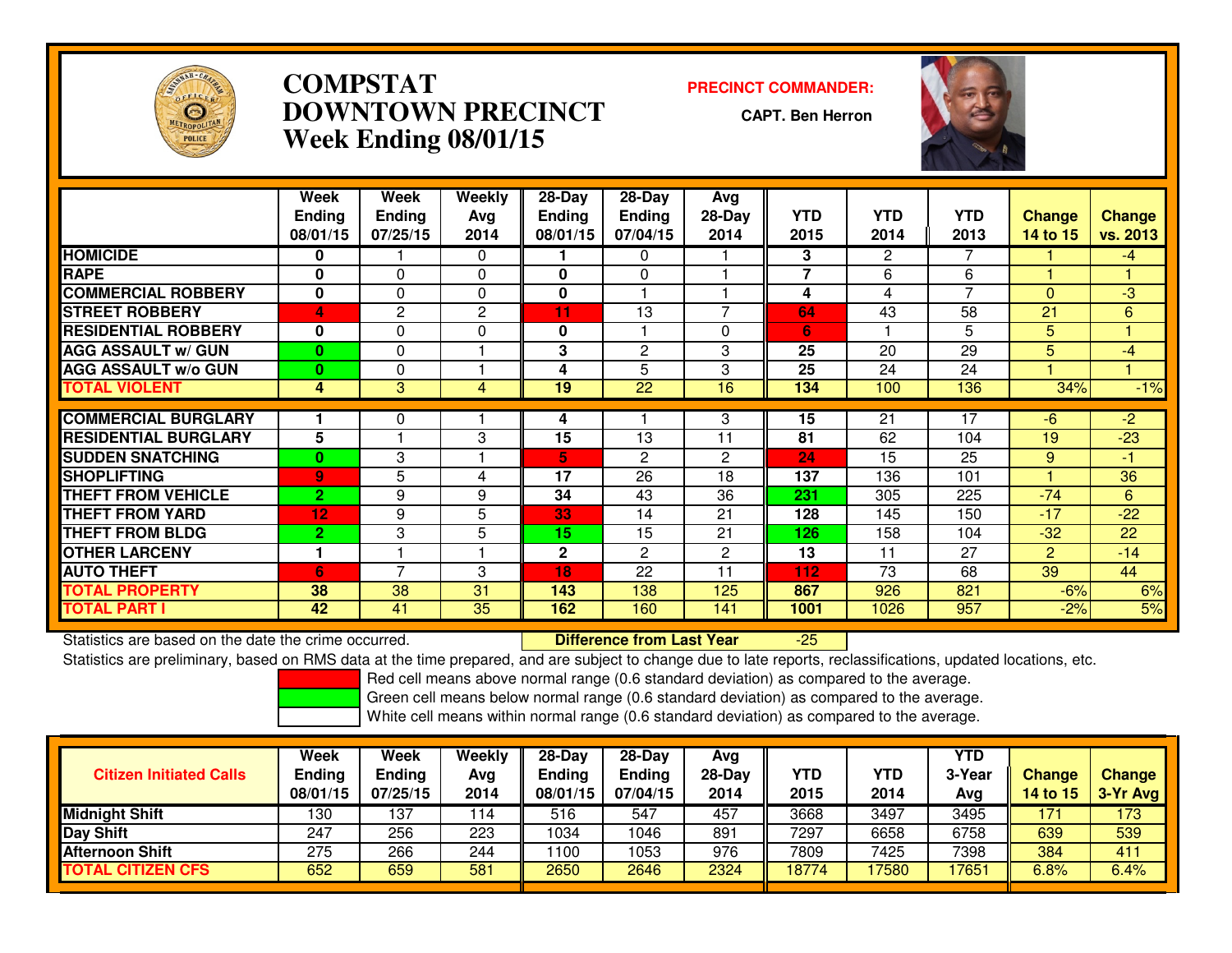

# **COMPSTATCENTRAL PRECINCT Week Ending 08/01/15**

**PRECINCT COMMANDER:**



|                             | Week<br><b>Ending</b><br>08/01/15 | Week<br><b>Ending</b><br>07/25/15 | Weekly<br>Ava<br>2014 | $28$ -Day<br><b>Ending</b><br>08/01/15 | $28$ -Day<br><b>Ending</b><br>07/04/15 | Avg<br>28-Day<br>2014 | <b>YTD</b><br>2015 | <b>YTD</b><br>2014 | <b>YTD</b><br>2013 | <b>Change</b><br>14 to 15 | Change<br>vs. 2013 |
|-----------------------------|-----------------------------------|-----------------------------------|-----------------------|----------------------------------------|----------------------------------------|-----------------------|--------------------|--------------------|--------------------|---------------------------|--------------------|
| <b>HOMICIDE</b>             | 0                                 | 0                                 | 0                     |                                        |                                        |                       | 9                  | 11                 | 6                  | $-2$                      | 3                  |
| <b>RAPE</b>                 | 0                                 | 0                                 | $\Omega$              | $\bf{0}$                               | $\Omega$                               |                       | 5                  | 9                  | 5                  | $-4$                      | $\Omega$           |
| <b>COMMERCIAL ROBBERY</b>   |                                   |                                   | $\mathbf{0}$          | 4                                      | $\Omega$                               |                       | $\overline{7}$     | 10                 | 9                  | $-3$                      | $-2$               |
| <b>STREET ROBBERY</b>       | 5                                 | 2                                 | 2                     | 10                                     | 3                                      | 8                     | 51                 | 64                 | 37                 | $-13$                     | 14                 |
| <b>RESIDENTIAL ROBBERY</b>  | $\bf{0}$                          | 0                                 | $\mathbf{0}$          | 0                                      | 4                                      | $\Omega$              | 6                  | $\mathbf{2}$       | 4                  | $\overline{4}$            | $\overline{2}$     |
| <b>AGG ASSAULT w/ GUN</b>   |                                   | 2                                 | 2                     | 8                                      | 8                                      | 6                     | 55                 | 43                 | 33                 | 12                        | 22                 |
| <b>AGG ASSAULT w/o GUN</b>  |                                   | 2                                 |                       | 4                                      | 6                                      | 3                     | 29                 | 28                 | 35                 |                           | $-6$               |
| <b>TOTAL VIOLENT</b>        | 8                                 | $\overline{\phantom{a}}$          | 5                     | 27                                     | 22                                     | 21                    | 162                | 167                | 129                | $-3%$                     | 26%                |
|                             |                                   |                                   |                       |                                        |                                        |                       |                    |                    |                    |                           |                    |
| <b>COMMERCIAL BURGLARY</b>  |                                   | 3                                 |                       | 5                                      | 4                                      | 4                     | 45                 | 23                 | 48                 | 22                        | $-3$               |
| <b>RESIDENTIAL BURGLARY</b> | $\overline{7}$                    | 6                                 | 9                     | 34                                     | 62                                     | 34                    | 267                | 248                | 264                | 19                        | 3                  |
| <b>SUDDEN SNATCHING</b>     | 0                                 | 0                                 | $\Omega$              |                                        |                                        |                       | 7                  | 7                  | 7                  | $\Omega$                  | $\mathbf{0}$       |
| <b>SHOPLIFTING</b>          | 3                                 | 0                                 | 2                     | 5                                      | $\overline{z}$                         | 8                     | 51                 | 61                 | 59                 | $-10$                     | -8                 |
| <b>THEFT FROM VEHICLE</b>   | 15                                | 10                                | 9                     | 53                                     | 81                                     | 36                    | 370                | 255                | 260                | 115                       | 110                |
| <b>THEFT FROM YARD</b>      | 6                                 | 5                                 | 5                     | 20                                     | 10                                     | 20                    | 118                | 134                | 122                | $-16$                     | -4                 |
| <b>THEFT FROM BLDG</b>      | 7                                 | 6                                 | 4                     | 32                                     | 24                                     | 18                    | 139                | 143                | 122                | $-4$                      | 17                 |
| <b>OTHER LARCENY</b>        | $\bf{0}$                          |                                   |                       | 4.                                     | 3                                      | $\overline{2}$        | 23                 | 8                  | 14                 | 15                        | 9                  |
| <b>AUTO THEFT</b>           | 3                                 | 10                                | 4                     | 33                                     | 40                                     | 17                    | 178                | 137                | 112                | 41                        | 66                 |
| <b>TOTAL PROPERTY</b>       | 42                                | 41                                | 35                    | 184                                    | 232                                    | 141                   | 1198               | 1016               | 1008               | 18%                       | 19%                |
| TOTAL PART I                | 50                                | 48                                | 40                    | 211                                    | 254                                    | 162                   | 1360               | 1183               | 1137               | 15%                       | 20%                |

Statistics are based on the date the crime occurred. **Difference from Last Year** 

<sup>177</sup>

Statistics are preliminary, based on RMS data at the time prepared, and are subject to change due to late reports, reclassifications, updated locations, etc.

Red cell means above normal range (0.6 standard deviation) as compared to the average.

Green cell means below normal range (0.6 standard deviation) as compared to the average.

| <b>Citizen Initiated Calls</b> | Week<br><b>Ending</b><br>08/01/15 | Week<br>Ending<br>07/25/15 | Weekly<br>Avg<br>2014 | $28-Dav$<br><b>Ending</b><br>08/01/15 | $28-Day$<br><b>Ending</b><br>07/04/15 | Avg<br>28-Day<br>2014 | YTD<br>2015 | <b>YTD</b><br>2014 | YTD<br>3-Year<br>Avg | <b>Change</b><br>14 to 15 | <b>Change</b><br>3-Yr Avg |
|--------------------------------|-----------------------------------|----------------------------|-----------------------|---------------------------------------|---------------------------------------|-----------------------|-------------|--------------------|----------------------|---------------------------|---------------------------|
| <b>Midnight Shift</b>          | 141                               | 32                         | 116                   | 526                                   | 608                                   | 463                   | 3925        | 3453               | 3536                 | 472                       | 389                       |
| <b>Day Shift</b>               | 245                               | 261                        | 268                   | 1075                                  | 1199                                  | 1074                  | 8324        | 8123               | 7703                 | 201                       | 621                       |
| Afternoon Shift                | 292                               | 293                        | 274                   | 1226                                  | 1304                                  | 1098                  | 9065        | 8286               | 8470                 | 779                       | 595                       |
| <b>TOTAL CITIZEN CFS</b>       | 678                               | 686                        | 659                   | 2827                                  | 311                                   | 2635                  | 21314       | 19862              | 19709                | 7.3%                      | 8.1%                      |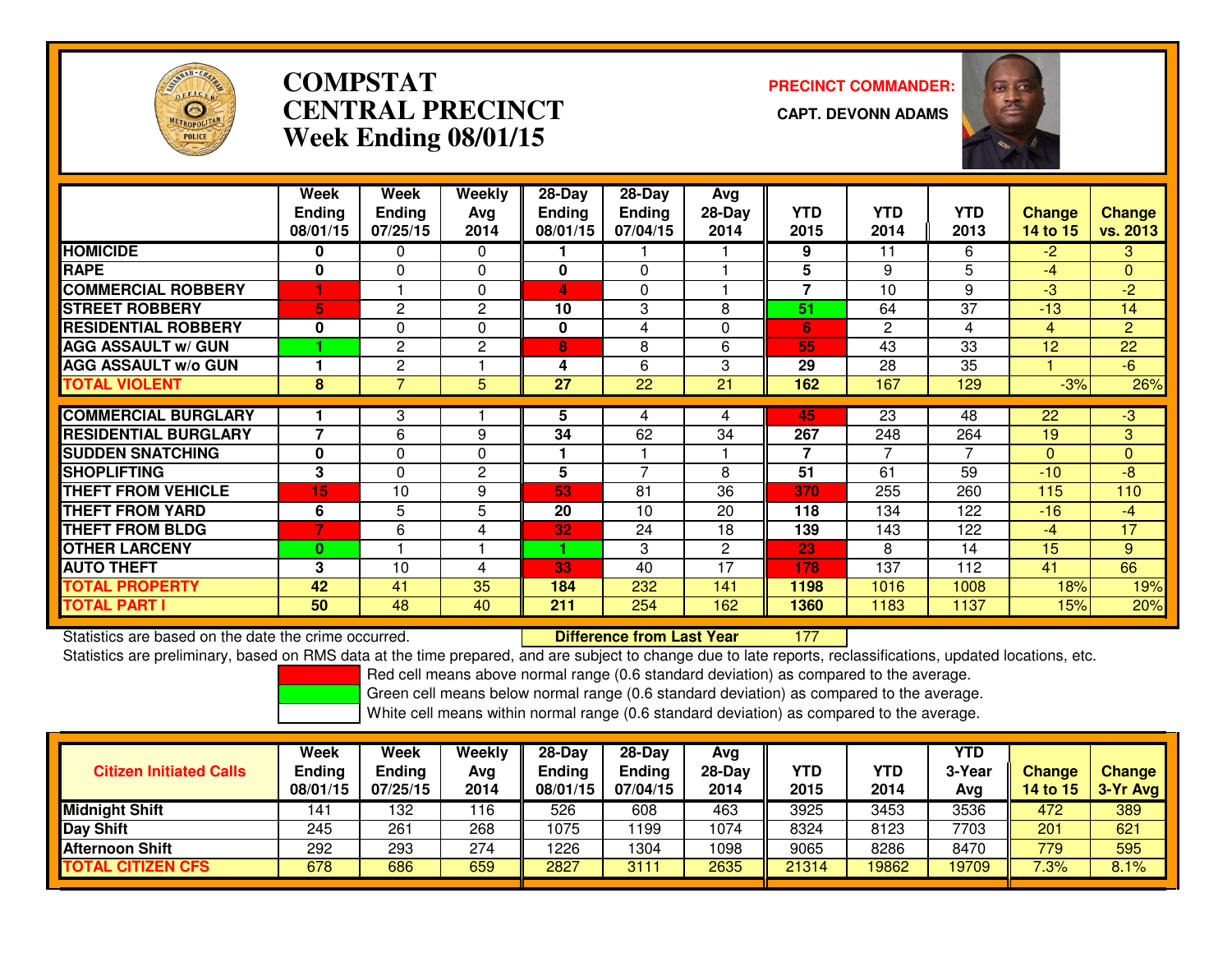

### **COMPSTAT PRECINCT COMMANDER: SOUTHSIDE PRECINCT CAPT. TERRY SHOOPWeek Ending 08/01/15**



|                             | Week<br><b>Ending</b><br>08/01/15 | Week<br><b>Ending</b><br>07/25/15 | Weekly<br>Avg<br>2014 | 28-Day<br><b>Ending</b><br>08/01/15 | $28-Day$<br><b>Ending</b><br>07/04/15 | Avg<br>$28-Day$<br>2014 | <b>YTD</b><br>2015       | <b>YTD</b><br>2014 | <b>YTD</b><br>2013 | <b>Change</b><br>14 to 15 | Change<br>vs. 2013 |
|-----------------------------|-----------------------------------|-----------------------------------|-----------------------|-------------------------------------|---------------------------------------|-------------------------|--------------------------|--------------------|--------------------|---------------------------|--------------------|
| <b>HOMICIDE</b>             | 0                                 | 0                                 | 0                     | 0                                   | 0                                     | 0                       | $\mathbf{2}$             |                    | 3                  |                           | -1.                |
| <b>RAPE</b>                 | $\mathbf{0}$                      | $\Omega$                          | $\Omega$              | $\mathbf{0}$                        | 0                                     |                         | 5                        | 4                  | $\overline{2}$     |                           | 3                  |
| <b>COMMERCIAL ROBBERY</b>   | $\bf{0}$                          | $\Omega$                          |                       | $\mathbf{2}$                        | $\Omega$                              | 3                       | $\overline{\phantom{a}}$ | 13                 | 11                 | $-6$                      | $-4$               |
| <b>STREET ROBBERY</b>       | $\mathbf{0}$                      | 0                                 |                       | 0                                   | 7                                     | 4                       | 26                       | 29                 | 16                 | $-3$                      | 10                 |
| <b>RESIDENTIAL ROBBERY</b>  | $\mathbf 0$                       | 0                                 | $\Omega$              | 0                                   | 0                                     |                         | 9                        | 8                  | 4                  |                           | 5                  |
| <b>AGG ASSAULT w/ GUN</b>   | $\bf{0}$                          | 0                                 | $\Omega$              | 1                                   | 4                                     |                         | 14                       | 5                  | 9                  | 9                         | 5                  |
| <b>AGG ASSAULT w/o GUN</b>  | $\mathbf{0}$                      | 0                                 | $\Omega$              | 0                                   | 3                                     | 2                       | 15                       | 10                 | 20                 | 5.                        | $-5$               |
| <b>TOTAL VIOLENT</b>        | $\bf{0}$                          | $\mathbf{0}$                      | 3                     | 3                                   | 14                                    | 11                      | 78                       | 70                 | 65                 | 11%                       | 20%                |
| <b>COMMERCIAL BURGLARY</b>  | 0                                 | 2                                 |                       | $\mathbf{2}$                        | 5                                     | 3                       | 28                       | 23                 | 33                 | 5.                        | $-5$               |
| <b>RESIDENTIAL BURGLARY</b> | 9                                 | 8                                 | 5                     | 37                                  | 28                                    | 18                      | 190                      | 129                | 228                | 61                        | $-38$              |
| <b>SUDDEN SNATCHING</b>     |                                   | 0                                 | 0                     | $\overline{2}$                      |                                       |                         | 11                       |                    | 6                  | 4                         | 5                  |
| <b>SHOPLIFTING</b>          | 7                                 | 14                                | 13                    | 37                                  | 57                                    | 51                      | 404                      | 388                | 399                | 16                        | 5                  |
| <b>THEFT FROM VEHICLE</b>   | 17                                | 14                                | $\overline{7}$        | 48                                  | 32                                    | 27                      | 224                      | 189                | 236                | 35                        | $-12$              |
|                             |                                   |                                   |                       |                                     |                                       |                         |                          | 68                 |                    | 11                        |                    |
| <b>THEFT FROM YARD</b>      | 6                                 | $\overline{2}$                    | 2                     | 12                                  | 12                                    | 9                       | 79                       |                    | 64                 |                           | 15                 |
| <b>THEFT FROM BLDG</b>      | 8                                 | 4                                 | 4                     | 22                                  | 22                                    | 17                      | 148                      | 119                | 156                | 29                        | -8                 |
| <b>OTHER LARCENY</b>        | $\bf{0}$                          | $\overline{2}$                    |                       | $\mathbf{2}$                        |                                       | 2                       | 14                       | 19                 | 28                 | $-5$                      | $-14$              |
| <b>AUTO THEFT</b>           | 7                                 | 3                                 | 2                     | 16                                  | 16                                    | 8                       | 111                      | 52                 | 79                 | 59                        | 32                 |
| TOTAL PROPERTY              | 55                                | 49                                | 34                    | 178                                 | 174                                   | 136                     | 1209                     | 994                | 1229               | 22%                       | $-2%$              |
| <b>TOTAL PART I</b>         | 55                                | 49                                | 37                    | 181                                 | 188                                   | 148                     | 1287                     | 1064               | 1294               | 21%                       | $-1%$              |

Statistics are based on the date the crime occurred. **Difference from Last Year** 

<sup>223</sup>

Statistics are preliminary, based on RMS data at the time prepared, and are subject to change due to late reports, reclassifications, updated locations, etc.

Red cell means above normal range (0.6 standard deviation) as compared to the average.

Green cell means below normal range (0.6 standard deviation) as compared to the average.

| <b>Citizen Initiated Calls</b> | <b>Week</b><br><b>Ending</b><br>08/01/15 | <b>Week</b><br><b>Ending</b><br>07/25/15 | Weekly<br>Avg<br>2014 | $28-Dav$<br><b>Ending</b><br>08/01/15 | $28-Dav$<br><b>Ending</b><br>07/04/15 | Ava<br>28-Dav<br>2014 | YTD<br>2015 | YTD<br>2014 | YTD<br>3-Year<br>Ava | <b>Change</b><br><b>14 to 15</b> | <b>Change</b><br>3-Yr Avg |
|--------------------------------|------------------------------------------|------------------------------------------|-----------------------|---------------------------------------|---------------------------------------|-----------------------|-------------|-------------|----------------------|----------------------------------|---------------------------|
| <b>Midnight Shift</b>          | 101                                      | 88                                       | 91                    | 384                                   | 470                                   | 363                   | 3096        | 2732        | 2800                 | 364                              | 296                       |
| <b>Day Shift</b>               | 337                                      | 271                                      | 259                   | 140                                   | 102                                   | 1038                  | 8359        | 7736        | 7703                 | 623                              | 656                       |
| <b>Afternoon Shift</b>         | 285                                      | 277                                      | 259                   | 127                                   | 1096                                  | 1034                  | 8177        | 7702        | 7726                 | 475                              | 451                       |
| <b>TOTAL CITIZEN CFS</b>       | 723                                      | 636                                      | 609                   | 2651                                  | 2668                                  | 2435                  | 19632       | 18170       | 18229                | 8.0%                             | 7.7%                      |